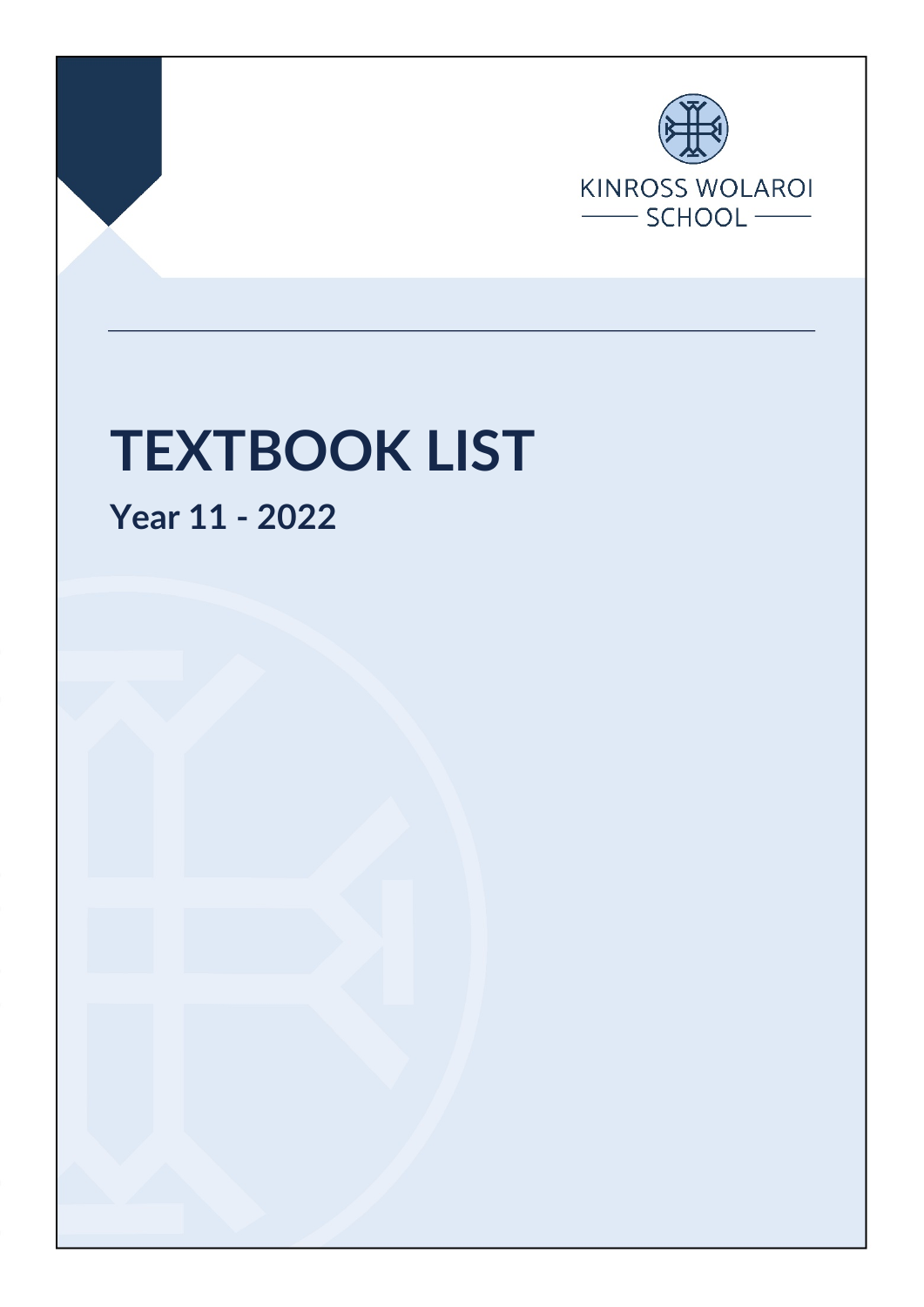# **KINROSS WOLAROI SCHOOL**

YEAR 11 - 2022 TEXTBOOK LIST

| .<br>DE<br>.ON |  | <b>ISBN</b> |
|----------------|--|-------------|
|----------------|--|-------------|

| <b>ANCIENT HISTORY</b>                    |              |               |
|-------------------------------------------|--------------|---------------|
| Antiquity 1 NSW Yr11 (Print & Digital) 4E | Hurley et al | 9780190302955 |

| <b>AGRICULTURE</b>                  |             |               |
|-------------------------------------|-------------|---------------|
| Dynamic Agriculture NSW Yrs11-12 3E | Brown et al | 9780170265560 |

| i biology                                         |                |               |
|---------------------------------------------------|----------------|---------------|
| Biology In Focus NSW Yr 11 (Print & Digital) $2E$ | Chidrawi et al | 9780170407281 |

| <b>BUSINESS STUDIES</b>                                                           |               |               |
|-----------------------------------------------------------------------------------|---------------|---------------|
| Business Studies in Action Preliminary (Print/LearnON) 6E<br>New Edition for 2022 | Chapman et al | 9780730393405 |

| <b>CAFS</b>                                            |               |               |
|--------------------------------------------------------|---------------|---------------|
| Nelson Community & Family Studies Preliminary & HSC 2E | Beattie et al | 9780170347990 |

| <b>CHEMISTRY</b>                 |            |               |
|----------------------------------|------------|---------------|
| NSW Pearson Chemistry 11 (SB/EB) | Chan et al | 9781488619274 |

| <b>DESIGN and TECHNOLOGY</b>                               |              |               |
|------------------------------------------------------------|--------------|---------------|
| Cambridge NSW Design & Technology Stg 6 (Print&Digital) 2E | Weslev et al | 9781108869300 |

| <b>DRAMA</b>              |              |               |
|---------------------------|--------------|---------------|
| Ruby Moon (Currency Play) | Matt Cameron | 9780868197746 |

| <b>ECONOMICS</b>                                                  |             |               |
|-------------------------------------------------------------------|-------------|---------------|
| Market Economy Preliminary 2022 SB/WkB/EB<br>New edition for 2022 | Dixon et al | 9780655780755 |

| <b>ENGLISH - ADVANCED</b>                         |             |               |
|---------------------------------------------------|-------------|---------------|
| Of Mice and Men (Penguin Modern Classic)          | Steinbeck   | 9780141185101 |
| Othello (Cambridge School Shakespeare) 3E         | Coles (Ed.) | 9781107615595 |
| WB Yeats: Poems selected by Seamus Heaney (Faber) | Heanev      | 9780571222964 |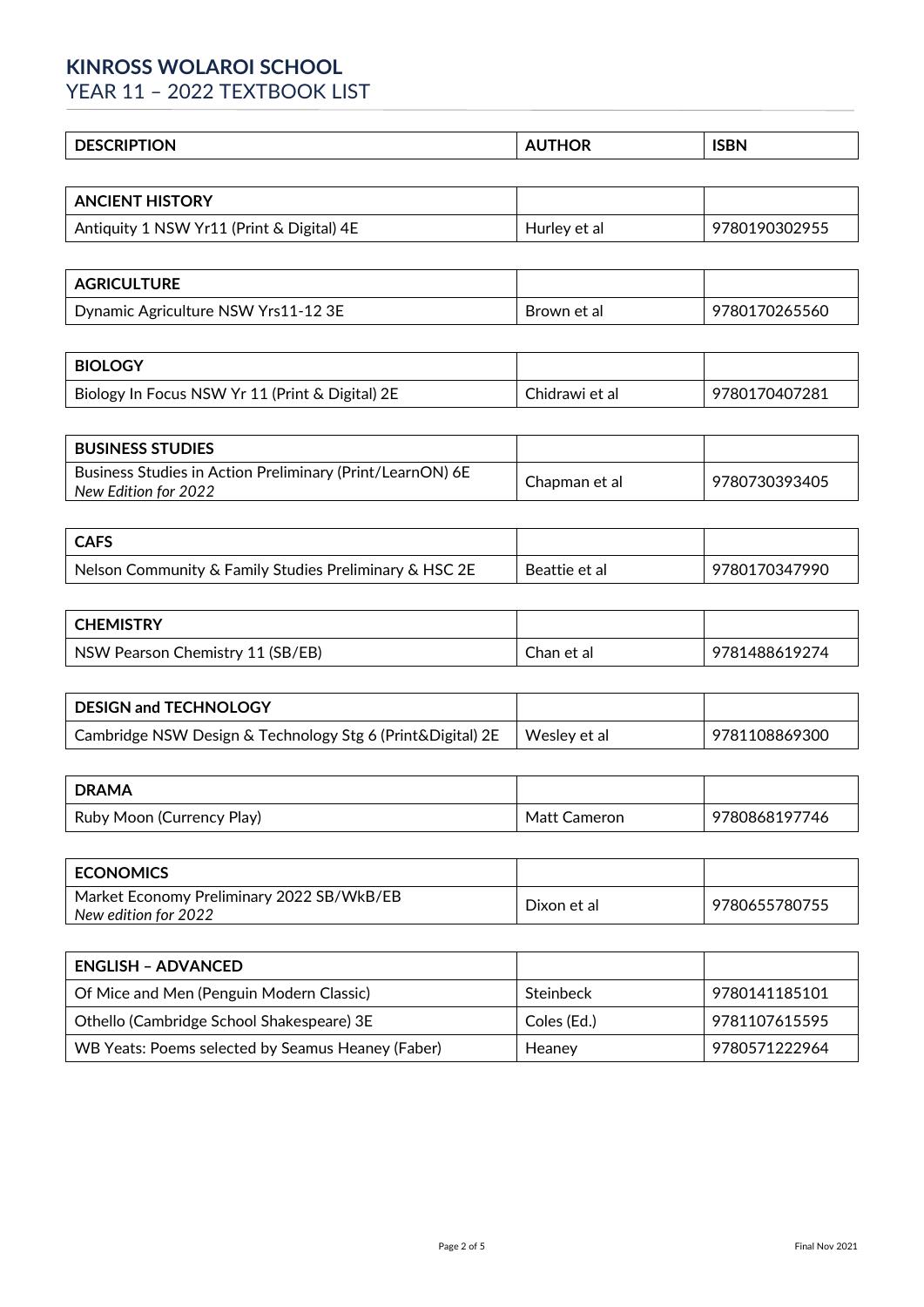# **KINROSS WOLAROI SCHOOL** YEAR 11 - 2022 TEXTBOOK LIST

| <b>DESCRIPTION</b>                  | <b>AUTHOR</b>  | <b>ISBN</b>   |
|-------------------------------------|----------------|---------------|
|                                     |                |               |
| <b>ENGLISH - STANDARD</b>           |                |               |
| The Simple Gift (Uni Qld Press edn) | Steven Herrick | 9780702231339 |
| The Story of Tom Brennan (P/B)      | JC Burke       | 9781741660920 |

| l ENGLISH – EXTENSION 1              |               |               |
|--------------------------------------|---------------|---------------|
| Heart of Darkness (Popular Penguins) | Joseph Conrad | 9780143566441 |
| Things Fall Apart (Penguin Classic)  | Chinua Achebe | 9780141023380 |

| <b>ENGLISH STUDIES</b> |      |               |
|------------------------|------|---------------|
| Raw (P/B)              | Monk | 9781741660128 |

| <b>FRENCH</b>                      |               |               |
|------------------------------------|---------------|---------------|
| Pearson Quoi de Neuf? Senior SB/EB | assman et al. | 9781488625893 |

| GEOGRAPHY - Please select one of the options below: |                                 |               |
|-----------------------------------------------------|---------------------------------|---------------|
| Global Interactions NSW Yr11 (SB/eBook) 3E          | Kleeman et al                   | 9781488620935 |
| OR                                                  |                                 |               |
| Digital Global Interactions 1 NSW (Access Code) 3E  | Order online through<br>Campion | 9781488620959 |

| <b>HISTORY - MODERN</b>                                |                |               |
|--------------------------------------------------------|----------------|---------------|
| Modern History Transformed NSW Yr 11 (Print & Digital) | Le Cornu et al | 9781108411585 |

| <b>HOSPITALITY</b>                                |             |               |
|---------------------------------------------------|-------------|---------------|
| Nelson HSC Hospitality in Focus (Print & Digital) | Weihen etal | 9780170400268 |

| <b>INDUSTRIAL TECHNOLOGY - METAL</b>                            |              |               |
|-----------------------------------------------------------------|--------------|---------------|
| Engineering - An Industry Study 5E<br>Retain from previous year | Baker        | 9780947225490 |
| Engineering Workbook 1 5E                                       | <b>Baker</b> | 9780947225551 |
| Engineering Workbook 2 5E                                       | <b>Baker</b> | 9780947225568 |
| Engineering Workbook 3 5E                                       | <b>Baker</b> | 9780947225575 |
| Engineering Workbook 4 5E                                       | <b>Baker</b> | 9780947225582 |
| All Engineering Workbooks 1 to 4 to be retained for Year 12     |              |               |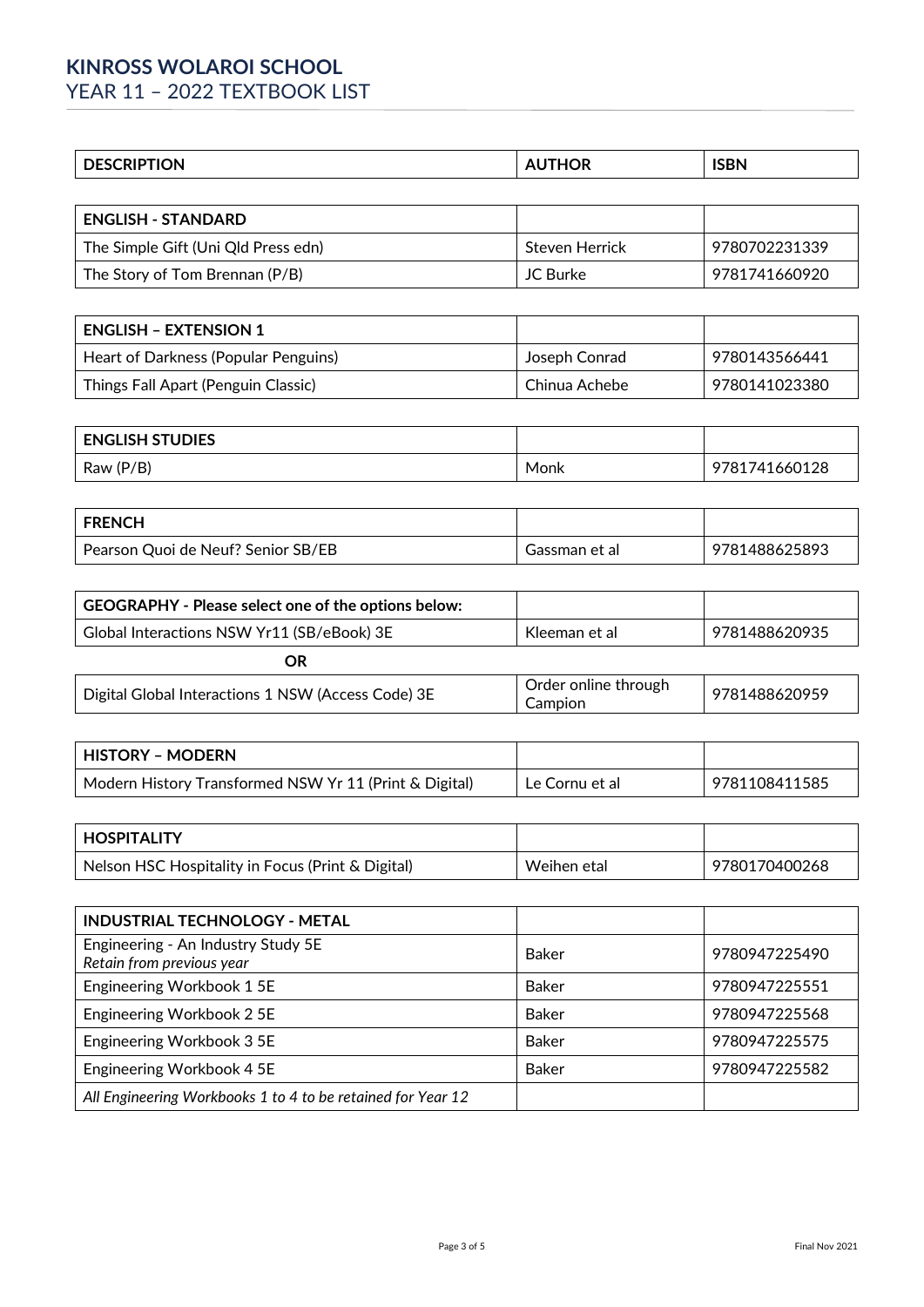# **KINROSS WOLAROI SCHOOL** YEAR 11 - 2022 TEXTBOOK LIST

|  | <b>DESCRIPTION</b> | 'OR | <b>ICRN</b><br>,,, |
|--|--------------------|-----|--------------------|
|--|--------------------|-----|--------------------|

| INDUSTRIAL TECHNOLOGY - WOOD |  |  |
|------------------------------|--|--|
| No text required             |  |  |
|                              |  |  |
| <b>LEGAL STUDIES</b>         |  |  |

| LEUAL JIULIEJ                                              |               |               |
|------------------------------------------------------------|---------------|---------------|
| Cambridge NSW Legal Studies Stg6 Yr11 (Print & Digital) 5E | Milgate et al | 9781108862813 |
|                                                            |               |               |

| <b>MATHEMATICS - EXTENSION 1</b>                          |                    |               |  |
|-----------------------------------------------------------|--------------------|---------------|--|
| Cambridge NSW Maths Extension 1 Yr11 (Print & Digital) 5E | Pender et al       | 9781108469074 |  |
| Retain from previous year                                 |                    |               |  |
| The Extension 1 book includes the 2 unit course.          |                    |               |  |
| Do NOT purchase both.                                     |                    |               |  |
| <b>MATHEMATICS - ADVANCED</b>                             |                    |               |  |
| Cambridge NSW Maths Advanced Yr11 (Print & Digital)       | Pender et al       | 9781108469043 |  |
| <b>MATHEMATICS - STANDARD</b>                             |                    |               |  |
| Cambridge NSW Maths Standard Yr11 (Print & Digital)       | <b>Greg Powers</b> | 9781108434638 |  |

| <b>MODERN HISTORY</b>                                 |                |               |
|-------------------------------------------------------|----------------|---------------|
| Modern History Transformed NSW Yr11 (Print & Digital) | Le Cornu et al | 9781108411585 |
|                                                       |                |               |

| MUSIC 1 & 2                                            |                 |               |
|--------------------------------------------------------|-----------------|---------------|
| ' Musical Elements & Concepts: Aural Skills (SB/eBook) | Helene Galettis | 9780648118244 |

| <b>PDHPF</b>                                  |              |               |
|-----------------------------------------------|--------------|---------------|
| Outcomes NSW 1 Preliminary Print/eBookPLUS 5E | Ruskin et al | 9780730356714 |

| <b>PHYSICS</b>                    |                |               |
|-----------------------------------|----------------|---------------|
| Pearson NSW Physics 11 (SB/eBook) | Stranger et al | 9781488619298 |

| <b>PRIMARY INDUSTRIES (VET)</b> |  |
|---------------------------------|--|
| No text required                |  |

| I SOFTWARE DESIGN & DEVELOPMENT               |           |               |
|-----------------------------------------------|-----------|---------------|
| Software Design & Dev Preliminary Textbook 2E | Sam Davis | 9780980874907 |